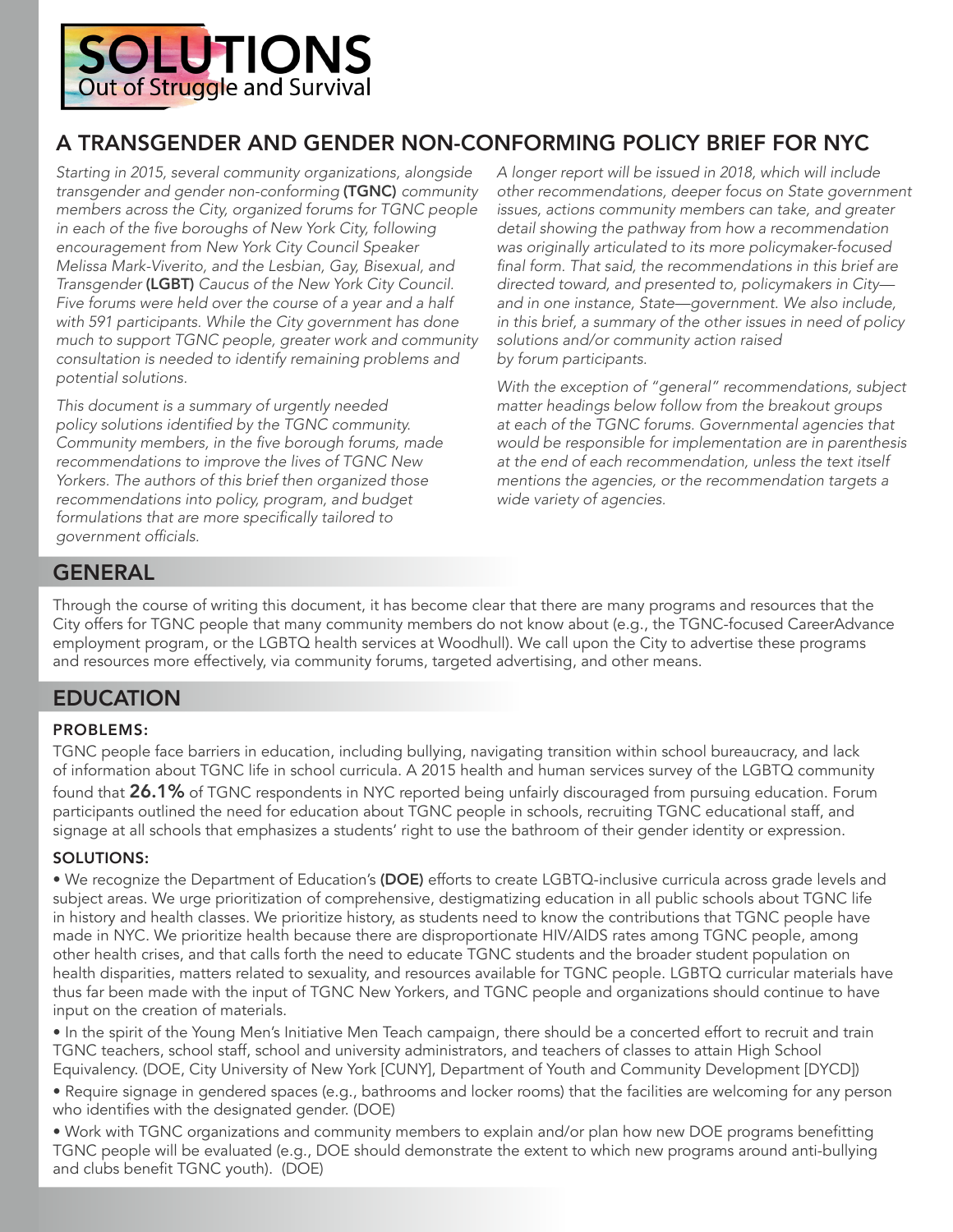OTHER ISSUES: Forum participants called for several items that have, since the forums, been announced as part of the NYC Unity Project or the DOE's 2017 TGNC Student Guidelines: providing more resources to teachers to combat bullying, laying groundwork for more Gender Sexuality Alliances (GSAs) in schools and more resources for GSAs, ensuring dress codes do not conflict with a student's preferred gender expression, and easing students' ability to have their preferred names and pronouns respected in school records. The community intends to hold DOE accountable for ensuring that these resources are utilized for and protect TGNC people.

# EMPLOYMENT

## PROBLEMS:

TGNC community members face a crisis of unemployment. The 2015 health and human services survey showed that 36.8% of TGNC NYC respondents reported having been unfairly not hired, and 26.4% reported being unfairly fired. **16.2%** of TGNC NYC respondents were neither employed nor in school, compared to  $9.9\%$  of cisgender (nontransgender) LGB respondents. Nationwide, transgender people of color report five times the unemployment rate of the general US population. Forum participants called for initiatives to hire TGNC people, doubled-down efforts to end employment discrimination, and more.

### SOLUTIONS:

• City funding should support an employment initiative for TGNC people that results in careers. Create workforce pipelines for TGNC people, with jobs available across industries. This programming would be separate from the Human Resources Administration's (HRA) CareerAdvance program for TGNC people. (HRA)

• An employment initiative for TGNC people should function in conjunction with an effort to hire more TGNC people in City government, requiring collaboration with the Department of Citywide Administrative Services (DCAS).

• The advertising and service funding levels should be high for all workforce programs benefitting TGNC people (i.e. comparable in per-participant funding to the most well-funded workforce programs), including the CareerAdvance TGNC-focused employment program.

• All workforce programs should be made available to undocumented people.

• Provide competitive funding for non-profits to conduct training and technical assistance to employers, medical providers, and other institutions on TGNC issues and to ensure that those institutions are TGNC affirming and inclusive. These programs should employ TGNC people, especially TGNC people of color, as paid trainers. Furthermore, these programs should utilize a "train the trainer" model to build trainers' skills, ensure consistency of training, and offer more opportunities for TGNC employment. This is effectively a means of reinforcing the work of the City Commission on Human Rights (CCHR) while building the capacity of TGNC people and organizations to further civil rights work in their own community. (Department of Youth and Community Development [DYCD]).

OTHER ISSUES: Forum participants also discussed the need to provide more funding to TGNC-led agencies (ideally resulting in the employment of more TGNC people in community advocacy), and some platform whereby TGNC people can rate employers for TGNC inclusivity, among other ideas.

# **HEALTHCARE**

### PROBLEMS:

TGNC New Yorkers experience significant barriers when accessing quality, affirming, and affordable healthcare. In the 2015 health and human services survey, 15.8% of TGNC NYC respondents reported fair or poor health compared with 9.6% of cisgender LGB respondents, and 25% of TGNC NYC respondents reported probable depression compared to 15.7% of cisgender LGB respondents. While insurance carriers are required to cover transition-related care in New York State, TGNC people can still experience unjust denials, restrictions, and discrimination when seeking care. In other words, TGNC people are still having trouble attaining full coverage for transition-related care. Forum participants spoke about consistently encountering medical professionals who lack cultural competency in working with TGNC people (a problem in both public and private healthcare systems), and their frustrations navigating healthcare bureaucracies, among other issues.

### SOLUTIONS:

• Create TGNC-specific Care Review Boards composed of community members to oversee TGNC health care in public and private health systems. These boards can be created though both the City's Health and Hospitals Corporation (HHC) system and the State Department of Health (DOH), and could review TGNC-affirming care procedures, incidents in which TGNC people have complained about care, and other needs. This could build off of the current Advisory Council system currently established by HHC. It is vital to note that TGNC people are impacted by cancer, diabetes, and countless conditions that are not TGNC-specific. TGNC people need input in these issues, too, which would be part of a Review Board's purview.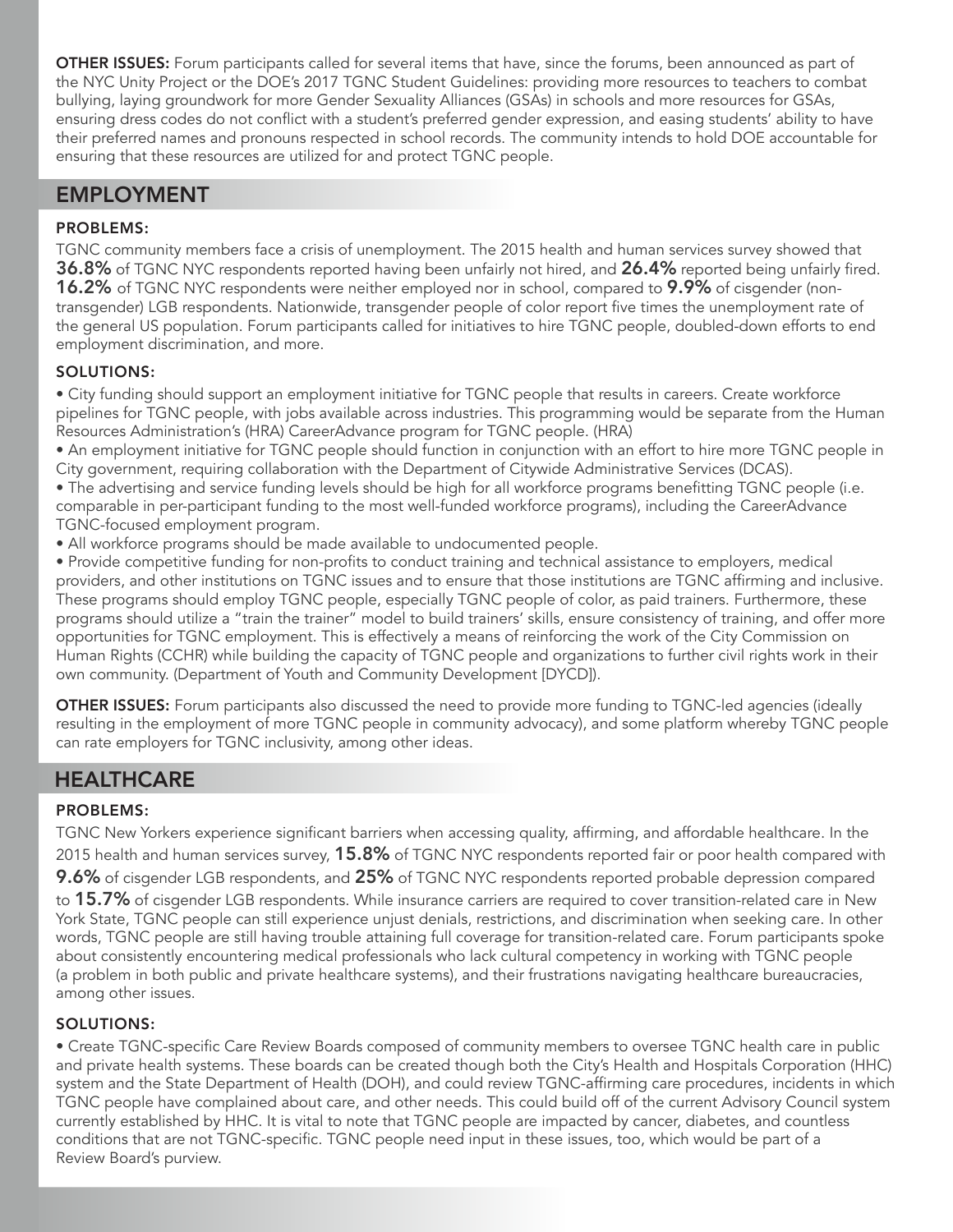• Create a TGNC Healthcare Liaison program, run as a collaboration between the Department of Health and Mental Hygiene (DOHMH) and HHC. While HHC has Gender Equity staff who assist patients in the HHC system, community members seek TGNC-specific staff who can help them navigate complex insurance companies and healthcare providers within public and private health systems. The TGNC Healthcare Liaison program could be modeled after the DOHMH's Navigator Program Network.

• Following from City Council's work around comprehensive sexual education, City-funded community-based organizations (CBOs) and other agencies that engage in reproductive health work should undergo training on TGNC reproductive health issues. (DOHMH)

OTHER ISSUES: Community members have also identified the need for TGNC-specific healthcare clinics to serve particularly underserved populations (e.g., undocumented people), need for holistic mental health support for lowincome TGNC people, mentorship for TGNC people who want to become healthcare professionals, and evaluation of TGNC competency in Emergency Care facilities (recognizing that HHC is working on training its medical professionals).

# HOUSING

#### PROBLEMS:

Housing insecurity and injustice affects TGNC people in a myriad of ways, from TGNC youth being thrown out of their homes, to inability to afford housing. TGNC people, as with many New Yorkers, are priced out of rapidly gentrifying neighborhoods. The 2015 health and human services survey showed that 29.4% of TGNC NYC respondents reported ever having been homeless, compared to 16.2% of cisgender LGB respondents. Community members highlighted the need for more affordable housing overall, fewer strictures in current housing programs (e.g., housing programs for people who are vulnerable but HIV negative), safer housing, and TGNC-specific shelter supports.

#### SOLUTIONS:

• Safe, affordable housing, including affordable housing for TGNC people, must be created and preserved through a variety of mechanisms, including:

• Reformulating the Mayor's Housing New York plan to place greater emphasis on creating and preserving housing for New Yorkers making less than approximately \$25,000 a year (0-30% of Area Median Income). (Housing Preservation and Development [HPD])

• Create a designated/priority housing status for TGNC people that would be utilized for attainment of permanent supportive housing, NYC Housing Authority (NYCHA) housing, Rental Assistance, and other housing programs, following from TGNC peoples' historically high rates of homelessness. (HRA and HPD)

• Reform Rental Assistance programs, such as the Living in Communities (LINC) program (utilized by TGNC New Yorkers) to be permanent sources of housing subsidy (HRA and Department of Homeless Services [DHS])

• Ensure those in HIV/AIDS Services Administration (HASA) housing have safe housing and TGNC-sensitive supports, via enforcement of HRA rules that all staff, including HASA staff, receive training in TGNC issues, and that staff who violate non-discrimination rules are subject to disciplinary action. (HRA)

• TGNC people feel unsafe across the shelter system in NYC, and many community members also report not feeling safe in LGBTQ spaces. Therefore, CBOs with TGNC competency and City Council Members should join forces to create more TGNC-focused shelters or alternatives throughout the City. (DHS)

OTHER ISSUES: Other recommendations include, but are not limited to, increasing funding to hire more TGNC-focused staff (which would ideally include TGNC people themselves) in the Department of Social Services (DSS) system (which includes DHS and HRA), and increased enforcement against landlords and brokers who discriminate against TGNC people.

# IMMIGRATION

#### PROBLEMS:

Under the Trump Administration, immigrant communities, including TGNC people, face increased amounts of both state violence and private violence. Even in 2015, the U.S. Trans Survey showed that 45% of respondents held in immigration detention reported mistreatment (e.g., physical or sexual assault). Community members at forums spoke of the need for more immigration lawyers who are experts in attaining visas for TGNC immigrants, and the need to protect undocumented TGNC people from being detained by federal Immigrations and Customs Enforcement (ICE) agents

#### SOLUTIONS:

• Provide funding for non-profits to conduct training, geared for immigration attorneys, that educates about the means of attaining specialized visas (e.g., U Visas, which are for survivors of crimes that inflicted physical or mental abuse) that are most useful in helping undocumented TGNC people maintain safe residence in the US. (Mayor's Office of Immigrant Affairs [MOIA])